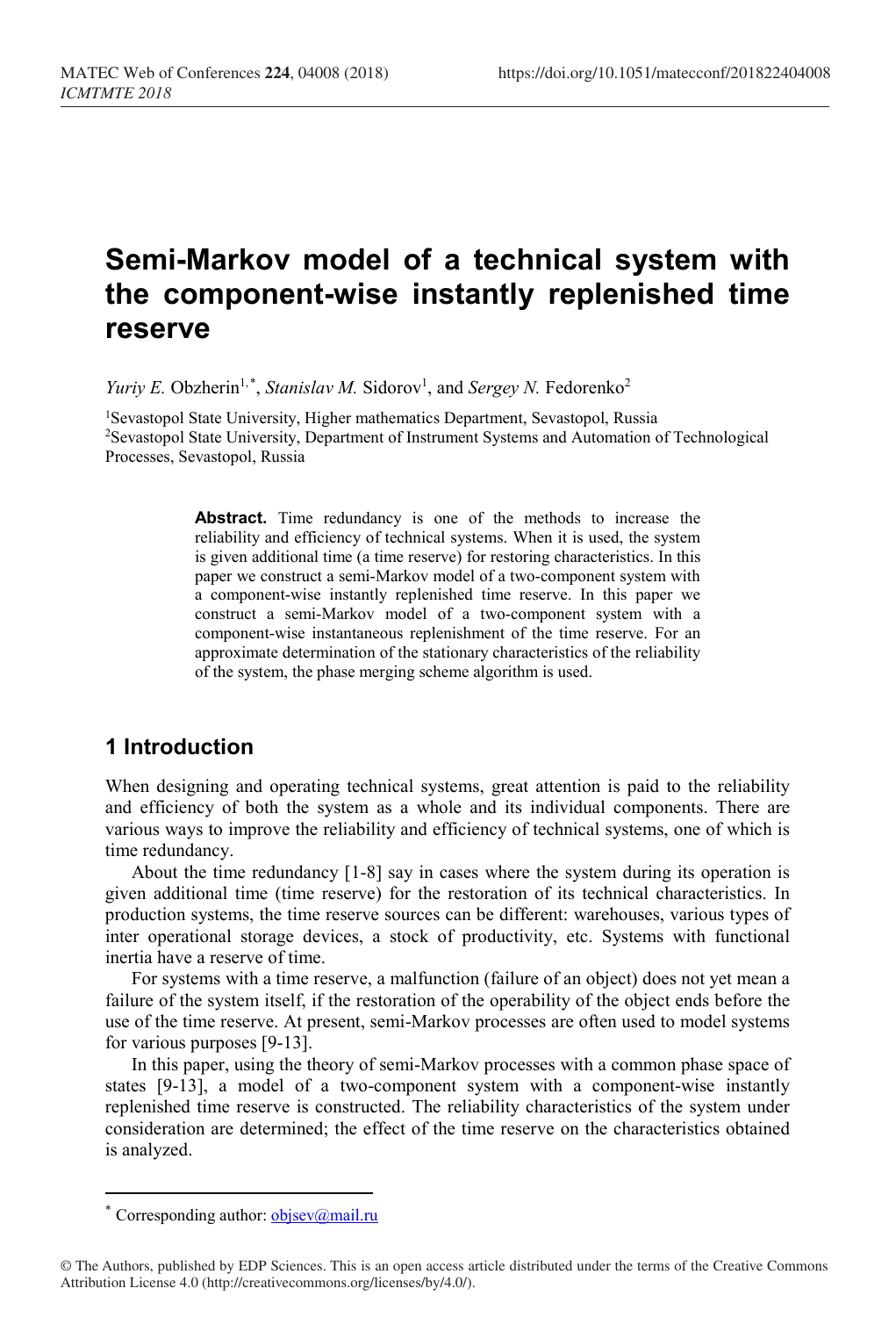# **2 The system description**

The system S, consisting of two components  $K_1$  and  $K_2$ , and the component  $K_1$  has an instantly replenished time reserve equal to  $h = const$ . Components  $K_1$ ,  $K_2$  time to failure are random variables (RVs)  $\alpha_1$ ,  $\alpha_2$  with distribution functions (DFs)  $F_1(t) = P(\alpha_1 \le t)$ ,  $F_2(t) = P(\alpha_2 \le t)$ , component restoration times are RVs  $\beta_1$ ,  $\beta_2$  with DFs  $G_1(t) = P(\beta_1 \le t)$ ,  $G_2(t) = P(\beta_2 \le t)$ . After the restoration of the first component, the time reserve is replenished to the level *h*. RVs  $\alpha_1$ ,  $\alpha_2$ ,  $\beta_1$ ,  $\beta_2$  are assumed to be independent in aggregate, having finite mathematical expectations, functions  $F_1(t)$ ,  $F_1(t)$ ,  $G_1(t)$ ,  $G_2(t)$ have distribution densities  $f_1(t)$ ,  $f_1(t)$ ,  $g_1(t)$ ,  $g_2(t)$ . The case of parallel connection (in reliability sense) of components without their disconnection is considered. The failure of system S occurs if both components are restored and the time reserve is fully used up.

# **3 Semi-Markov model building and stationary characteristics definition**

To describe the system S operation let us introduce the following set *E* of system semi-Markov states:

 $E = \{1, 210x, 101x, 100x, 211x, 111x, 200xz, 101x, x_2, 100x_1x_2, 201xz, 200x, 110x, 201x\}.$ 

The conceptual sense of codes is:

1 – components  $K_1$ ,  $K_2$  begin to operate, time reserve is full and equal to h;

 $210x$  – component  $K_2$  has failed,  $K_1$  is in up-state, time  $x > 0$  is left till component  $K<sub>1</sub>$  failure, time reserve is not used;

 $101x$  – component  $K_1$  has failed but continues to function due to the time reserve, time  $x > 0$  is left till component  $K<sub>2</sub>$  failure;

 $100x - K_1$  has failed but continues to function due to the time reserve,  $K_2$  continues restoration, time  $x > 0$  is left till  $K<sub>2</sub>$ , begins operate;

211*x* –  $K_2$  begins to operate, time  $x > 0$  is left till  $K_1$  failure, time reserve is not used;

 $111x - K<sub>1</sub>$  has been restored and operates, time reserve replenished to the level of *h* and doesn't use, time  $x > 0$  is left till  $K<sub>2</sub>$ , failure;

 $110x - K<sub>1</sub>$  begins operate, time reserve replenished to the level of *h* and doesn't use, time  $x > 0$  is left till  $K<sub>2</sub>$  begins operate;

 $201x - K<sub>1</sub>$  continues restoration, the time reserve is fully used up,  $K<sub>2</sub>$  begins operate, time  $x > 0$  is left till  $K<sub>1</sub>$  begins operate;

 $200x - K<sub>1</sub>$  continues restoration, the time reserve is fully used up,  $K<sub>2</sub>$  begins restoration, time  $x > 0$  is left till  $K_1$  begins operate, system failure;

 $2\overline{0}0xz - K_1$  continues restoration and continues to function due to the time reserve,  $K_2$ begins restoration, time  $x > 0$  is left till  $K_1$  begins operate, z is the value of the remaining time reserve;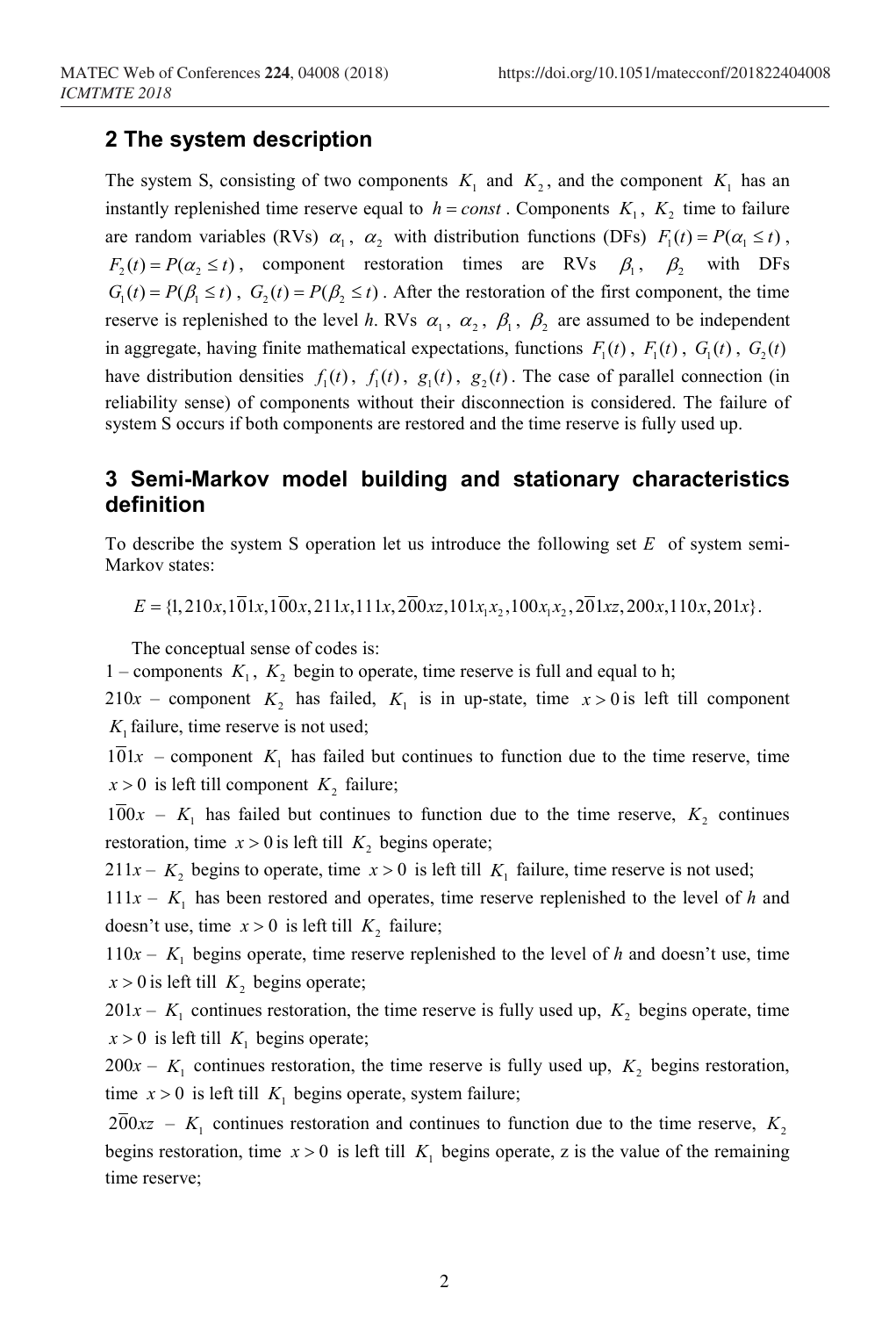$101x_1x_2 - K_1$  continues restoration, the time reserve is fully used up, time  $x_1$  is left till  $K_1$ begins operate, time  $x_2$  is left till  $K_2$  failure;

 $201xz - K<sub>1</sub>$  continues restoration and continues to function due to the time reserve,  $K<sub>2</sub>$ begins operate, time  $x > 0$  is left till  $K<sub>1</sub>$  begins operate, z is the value of the remaining time reserve;

 $100x_1x_2$  – both components continue restoration, the time reserve is fully used up, time  $x_1$ is left till  $K_1$  begins operate, time  $x_2$  is left till  $K_2$  begins operate, system failure.

Time diagram of the functioning of the initial system is shown in Figure 1:

1(2) corresponds to the functioning of the  $K_1(K_2)$ , 1p corresponds to the state of the time reserve.





We proceed to determine stationary characteristics of the system reliability. For this, we use phase merging algorithms developed in the works [10-12].

Suppose that the stochastic kernel of the embedded Markov chain (EMC)  $\{\xi_n; n \geq 0\}$  of a semi-Markov process  $\xi(t)$  [11,13] is close to the stochastic kernel of the EMC  $\{\xi_n^{(0)}; n \geq 0\}$  of supporting system  $S_0$  with a unique stationary distribution  $\rho(dx)$ . Then for an approximate calculation of the mean stationary operating time of the system to failure  $T_{+}$ , the mean stationary restoration time  $T_{-}$  and stationary availability factor  $K_{a}$  of the initial system *S* we can use the following approximate formulas [14]:

$$
T_{+} \approx \frac{(\rho, \overline{\mathbf{m}}_1)}{(\rho, P^{(r)} \overline{\mathbf{l}}_0)}, \qquad T_{-} \approx \frac{(\rho, P^{(r)} \overline{\mathbf{m}}_0)}{(\rho, P^{(r)} \overline{\mathbf{l}}_0)}, \qquad K_a = \frac{T_+}{T_+ + T_-}, \qquad (1)
$$

$$
\overline{\mathfrak{m}}_1(x) = \begin{cases} m(x), x \in E_+, \\ 0, x \in E_-, \end{cases} \overline{\mathfrak{m}}_0(x) = \begin{cases} 0, x \in E_+, \\ m(x), x \in E_-, \end{cases} \overline{I}_0(x) = \begin{cases} 0, x \in E_+, \\ 1, x \in E_-, \end{cases} \quad (\rho, f) = \int_x f(x) \rho(dx),
$$

 $\rho(dx)$  is stationary distribution of supporting EMC  $\{\xi_n^{(0)}; n \geq 0\}$ ;  $m(x)$  is mean residence time of the SMP in the state  $x \in E$  of the initial system;  $P^{(r)}(x, B)$  – transition probabilities of the EMC  $\{\xi_n, n \geq 0\}$  of the initial system, *r* is the minimum number of steps for which the system can go to a subset of fault states  $E_$  from the operable ones  $E_+$  entering the ergodic class  $E^0$ .

Choose a supporting system  $S_0$ . Let's assume that the initial system's uptime is significantly longer than the restoration time. Then, the reference system will be the system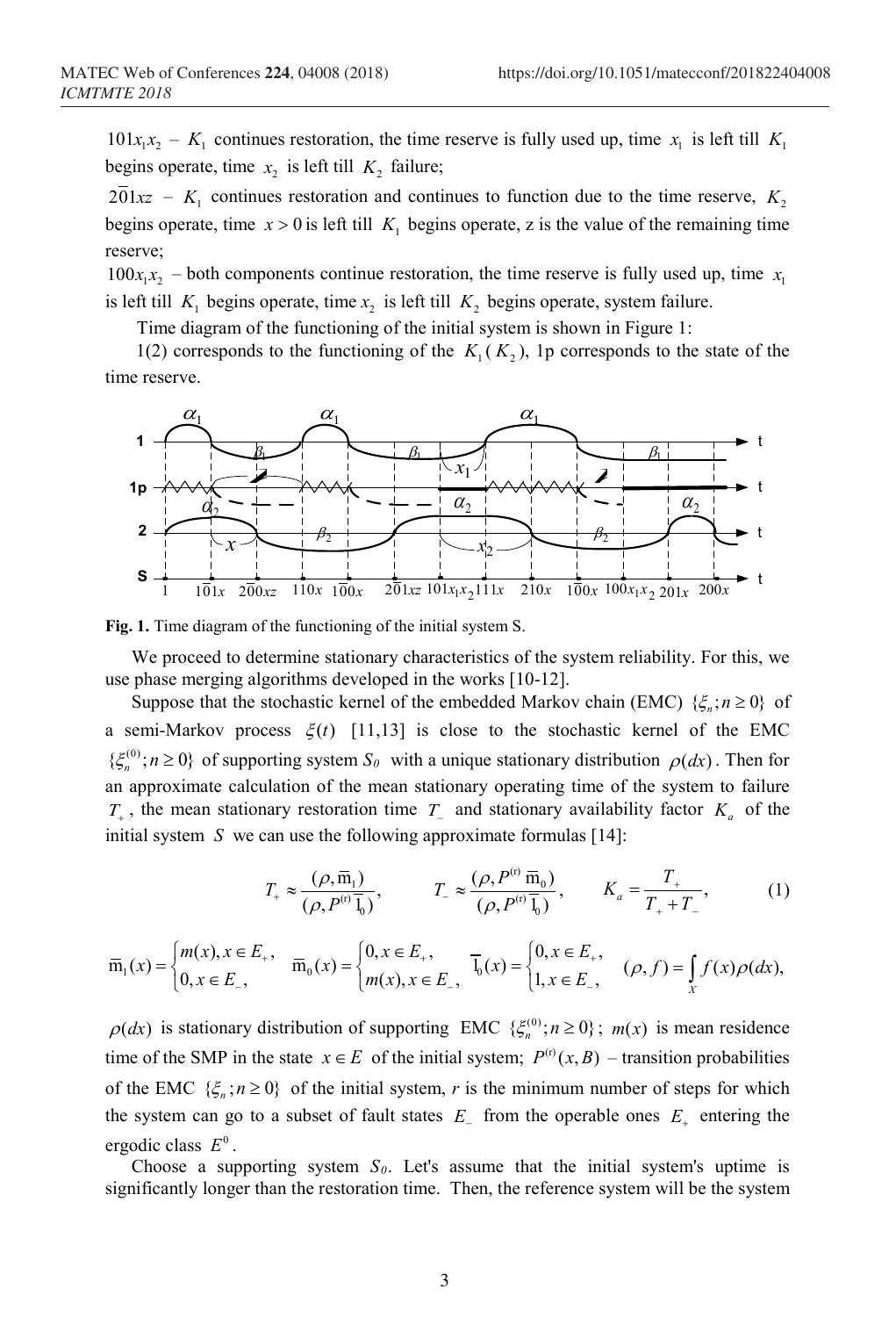$S<sub>0</sub>$ , in which the components are recovered instantaneously, that is, the superposition of the two renewal processes.

Time diagram of the functioning of the support system is shown in Figure 2.



**Fig. 2.** Time diagram of the functioning of the supporting system *S0*.

Let us find EMC  $\{\xi_n^0, n \geq 0\}$  transition probabilities:

$$
p_{111x}^{1\overline{0}1y} = f_1(x-y), \quad 0 < y < x \,, \quad p_{111x}^{210y} = f_1(x+y), \quad y > 0 \,, \quad p_{1\overline{0}1x}^{111x} = 1 \,,
$$
\n
$$
p_{211x}^{1\overline{0}1y} = f_2(x+y), \quad y > 0 \,, \quad p_{211x}^{210y} = f_2(x-y), \quad 0 < y < x \,, \quad p_{210x}^{211x} = 1 \,.
$$

Denote by  $\rho(111x)$ ,  $\rho(101x)$ ,  $\rho(211x)$ ,  $\rho(210x)$  the values of EMC  $\{\xi_n^0, n \ge 0\}$ stationary distribution in states  $111x$ ,  $101x$ ,  $211x$ ,  $210x$ . Construct the system of integral equation for them [11]:

$$
\begin{cases}\n\rho(111x) = \rho(101x), & \rho(211x) = \rho(210x), \\
\rho(101x) = \int_{x}^{\infty} \rho(111y) f_1(y - x) dy + \int_{0}^{\infty} \rho(211y) f_2(y + x) dy, \\
\rho(211x) = \int_{x}^{\infty} \rho(211y) f_2(y - x) dy + \int_{0}^{\infty} \rho(111y) f_1(y + x) dy, \\
\int_{0}^{\infty} \rho(111x) dx + \int_{0}^{\infty} \rho(101x) dx + \int_{0}^{\infty} \rho(211x) dx + \int_{0}^{\infty} \rho(210x) dx = 1\n\end{cases}
$$
\n(2)

As shown in [11], the system of equations (2) has the following solution:

$$
\rho(111x) = \rho(1\overline{0}1x) = \rho_0 \overline{F}_2(x), \ \rho(211x) = \rho(210x) = \rho_0 \overline{F}_1(x), \tag{3}
$$

where the value of  $\rho_0$  can be obtained from the normalization requirement.

The class of ergodic states of the support system  $S_{\theta}$  has the form:

$$
E^0 = \{111x, 101x, 211x, 210x\}.
$$

For the initial system, the sets of operable *E*<sup>+</sup> and faulty states *E*<sup>−</sup> have the form:

$$
E_{+} = \left\{1, 210x, 101x, 100x, 211x, 111x, 200xz, 101x_1x_2, 201xz, 110x, 201x\right\}, E_{-} = \left\{100x_1x_2, 200x\right\}.
$$

Let us find EMC  $\{\xi_n, n \geq 0\}$  transition probabilities of the initial system which are used in the applied method:

$$
P_{210x}^{1\overline{0}0y} = g_2(x+y), y > 0; P_{1\overline{0}1x}^{2\overline{0}0yh-x} = g_1(x+y), y > 0, 0 < x < h; P_{110x}^{1\overline{0}0y} = f_1(x-y), 0 < y < x;
$$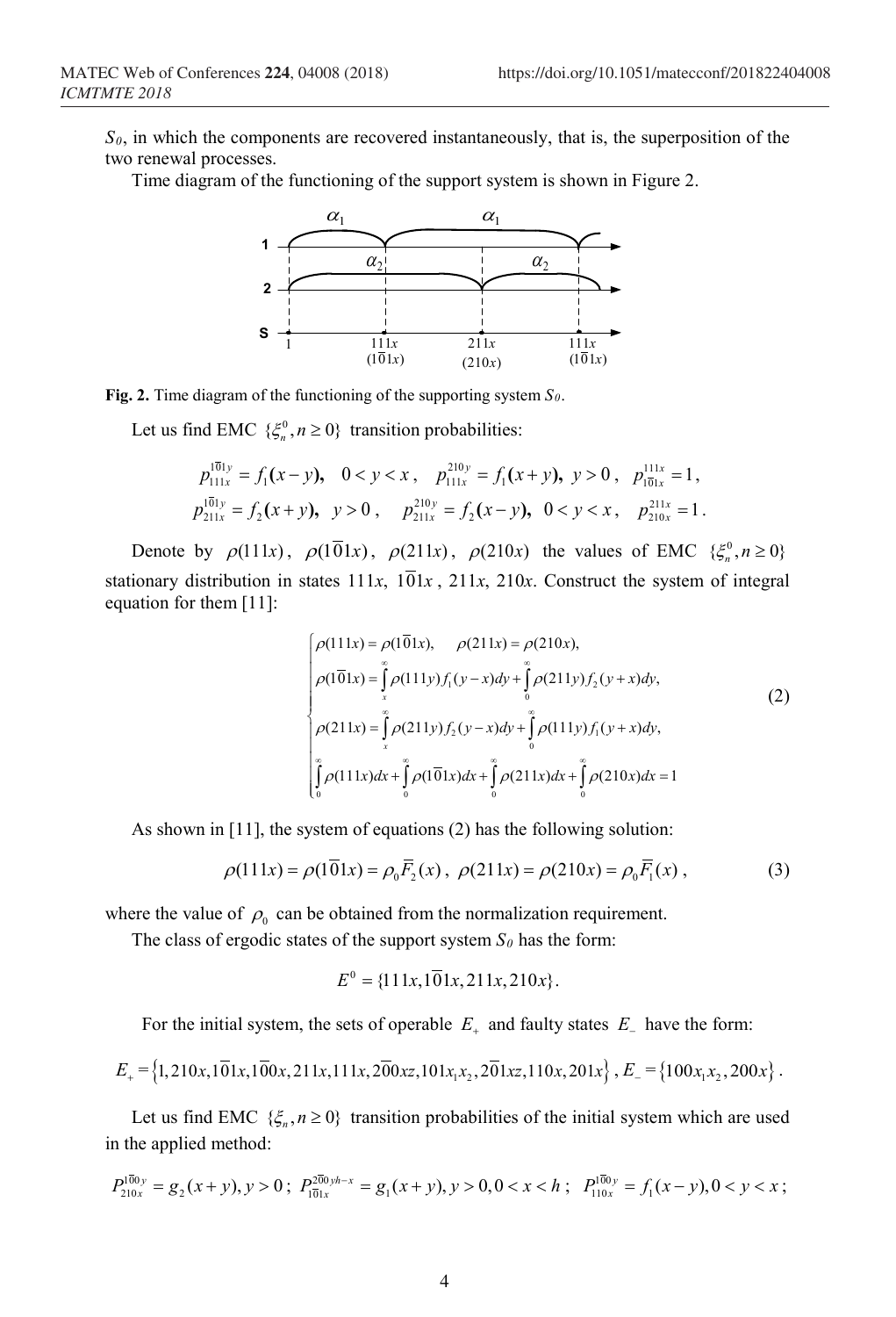$$
P_{1\overline{0}1x}^{101yx-h} = g_1(y+h), y > 0, x > h; P_{1\overline{0}0x}^{110y} = g_1(x-y), 0 < y < x, x > h; P_{111x}^{210y} = f_1(x+y), y > 0;
$$
  
\n
$$
P_{1\overline{0}1x}^{110y} = g_1(x-y), 0 < y < x, 0 < x < h; \quad P_{1\overline{0}0x}^{100yx-h} = g_1(y+h), y > 0, x > h;
$$
  
\n
$$
P_{111x}^{1\overline{0}1y} = f_1(x-y), 0 < y < x; \quad P_{211x}^{210y} = f_2(x-y), 0 < y < x; \quad P_{201x}^{200y} = f_2(x-y), 0 < y < x.
$$
 (4)

The mean values of sojourn times in the states of the initial system are represented by formulas:

$$
E\theta_{210x} = \int_{0}^{x} \overline{G}_{2}(t)dt, \quad E\theta_{101x} = E\theta_{100x} = \int_{0}^{x \wedge h} \overline{G}_{1}(t)dt, \quad E\theta_{211x} = \int_{0}^{x} \overline{F}_{2}(t)dt, \quad E\theta_{200x} = \int_{0}^{x \wedge z} \overline{G}_{2}(t)dt,
$$

$$
E\theta_{201xz} = \int_{0}^{x \wedge z} \overline{F}_{2}(t)dt, \quad E\theta_{101x_{1}x_{2}} = E\theta_{100x_{1}x_{2}} = x_{1} \wedge x_{2}, \quad E\theta_{200x} = \int_{0}^{x} \overline{G}_{2}(t)dt.
$$
 (5)

For the considered system  $r = 2$ , because initial system can in two steps go into a subset of failure states  $E_{\perp}$  from a subset of up-states entering the ergodic class  $E^0$ .

We find stationary characteristics of the system  $T_+$ ,  $T_-$ ,  $K_a$  by using the formulas (1),  $(3-5).$ 

$$
(\rho, \overline{m}_1) = \rho_0 \left( E \alpha_1 E \alpha_2 + \int_0^h \overline{F}_2(x) dx \int_0^x \overline{G}_1(t) dt + \int_0^h \overline{G}_1(t) dt \int_h^u \overline{F}_2(x) dx + \int_0^u \overline{F}_1(x) dx \int_0^x \overline{G}_2(t) dt \right).
$$
 (6)

$$
(\rho, P^{(2)}\overline{I}_0) = \rho_0 \overline{G}_1(h) \left[ \int_0^h \overline{F}_2(x) \overline{G}_2(h-x) dx + \int_0^\infty \overline{F}_1(x) \overline{G}_2(x+h) dx \right].
$$
 (7)

$$
(\rho, P^{(2)}\overline{m}_0) = \rho_0 \int_h^{\infty} \overline{G}_1(y) dy \int_0^{\infty} \overline{F}_1(x) \overline{G}_2(x+y) dx + \rho_0 \int_h^{\infty} \overline{G}_1(y) dy \int_0^h \overline{F}_2(x) \overline{G}_2(x+y) dx.
$$
 (8)

$$
T_{+} \approx \frac{(\rho, \overline{m}_{1})}{(\rho, P^{(2)} \overline{\mathbf{l}}_{0})} = \frac{E\alpha_{1}E\alpha_{2} + \int_{0}^{h} \overline{F}_{2}(x)dx \int_{0}^{x} \overline{G}_{1}(t)dt + \int_{0}^{h} \overline{G}_{1}(t)dt \int_{h}^{x} \overline{F}_{2}(x)dx + \int_{0}^{x} \overline{F}_{1}(x)dx \int_{0}^{x} \overline{G}_{2}(t)dt}{\overline{G}_{1}(h) \left(\int_{0}^{h} \overline{F}_{2}(x)\overline{G}_{2}(h-x)dx + \int_{0}^{x} \overline{F}_{1}(x)\overline{G}_{2}(x+h)dx\right)}.
$$
 (9)

$$
T_{-} \approx \frac{(\rho, P^{(r)}\overline{m}_{0})}{(\rho, P^{(r)}\overline{I}_{0})} = \frac{\int_{h}^{\infty} \overline{G}_{1}(y)dy \int_{0}^{\infty} \overline{F}_{1}(x)\overline{G}_{2}(x+y)dx + \int_{h}^{\infty} \overline{G}_{1}(y)dy \int_{0}^{h} \overline{F}_{2}(x)\overline{G}_{2}(x+y)dx}{\overline{G}_{1}(h)\left(\int_{0}^{h} \overline{F}_{2}(x)\overline{G}_{2}(h-x)dx + \int_{0}^{\infty} \overline{F}_{1}(x)\overline{G}_{2}(x+h)dx\right)}.
$$
 (10)

As an example of the use of formulas (1,9-10), let us consider a system in which  $K_1$ operating time  $E\alpha_1 = 8$  h,  $K_2$  operating time  $E\alpha_2 = 6$  h,  $K_1$  recovery time  $E\beta_1 = 0.71$  h, *K*<sub>2</sub> recovery time  $E\beta_2 = 0.83$  h, RV  $\alpha_1$ ,  $\alpha_2$ ,  $\beta_1$ ,  $\beta_2$  have 5th order Erlang distribution. The time reserve *h* varies from 0 to 0.5 hours in 0.1 increments. The corresponding values of mean stationary operating time of the system to failure  $T_{+}$ , mean stationary restoration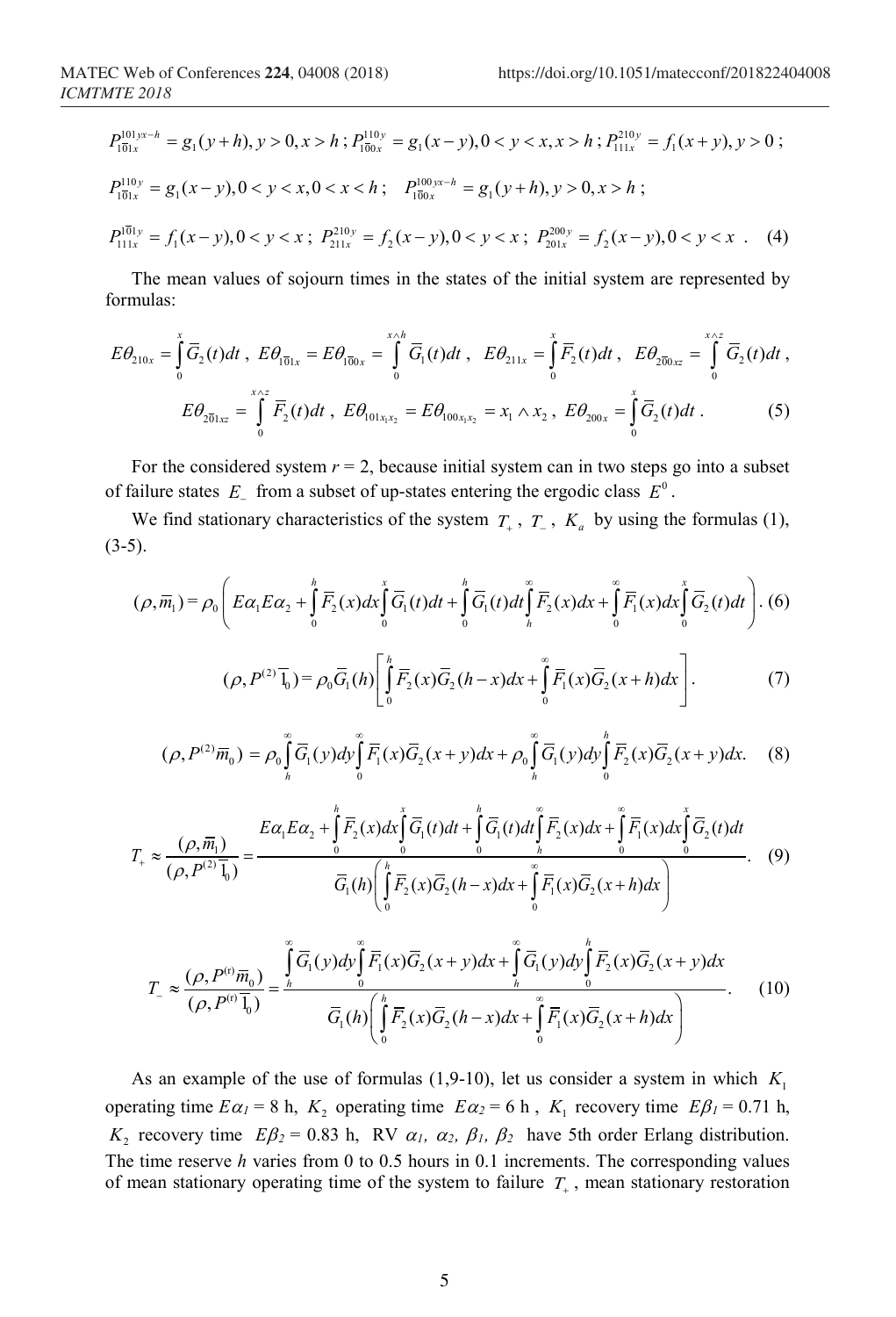time  $T_$  and stationary availability factor  $K_a$  of the system for the specified distribution were calculated. The results are presented in Figure 3.



**Fig. 3.** Mean stationary reliability characteristics of the system.

## **4 Conclusion**

Time redundancy is widely used to ensure the reliability and efficiency of the operation of technical systems. Unlike other kinds of redundancy, the reserve here is the time reserve that occurs during the system operation. The time reserve can be used to switch the structural reserve, detect and eliminate failures, repetition works impaired failures, standby load in working condition. Time redundancy is widely used in technical and information systems, computer networks, communication systems.

In this paper, we construct a semi-Markov model of a two-component technical system with a component-wise time reserve in the case when the reserve has only one component. Using the phase merging scheme algorithm, stationary reliability characteristics of the system under consideration are approximately found. The analysis of the effect of the instantly replenished time reserve value on the obtained reliability characteristics is carried out.

In the future, it is planned to build two-component and multi-component models of systems with a random component-wise time reserve and various strategies for its use.

The results of this work can be used to build models of technical systems with different types and strategies for using the time reserve, engineering calculations and solving optimization problems.

Work was supported by the Ministry of Education and Science of the Russian Federation within the framework of the main part of the state order (№ 1.10513.2018/11.12) and the Russian Foundation for Basic Research (No. 18-01-00392a).

#### **References**

- 1. G.N. Cherkesov, *Reliability of Technical Systems with Time Redundancy* (Sovietskoe Radio, Moscow, 1974) (in Russian)
- 2. B.P. Kredentser, *Prediction of Reliability of Systems with Time Redundancy* (Naukova Dumka, Kiev, 1978) (in Russian)
- 3. V.Y. Kopp, Yu. E. Obzherin, A.I. Peschanskiy, *Stochastic models of automized system with time reservation* (Publishing of Sevastopol State Technical University, Sevastopol, 2000) (in Russian)
- 4. I.A. Ushakov, *Probabilistic Reliability Models* (Wiley, [San Diego, Calif.,](http://link.sandiego.edu/resource/LcWaVZwPrsY/) 2012)
- 5. Yu.N. Rudenko, I.A. Ushakov, *Reliability of Energy Systems* (Nauka, Novosibirsk, 1989) (in Russian)